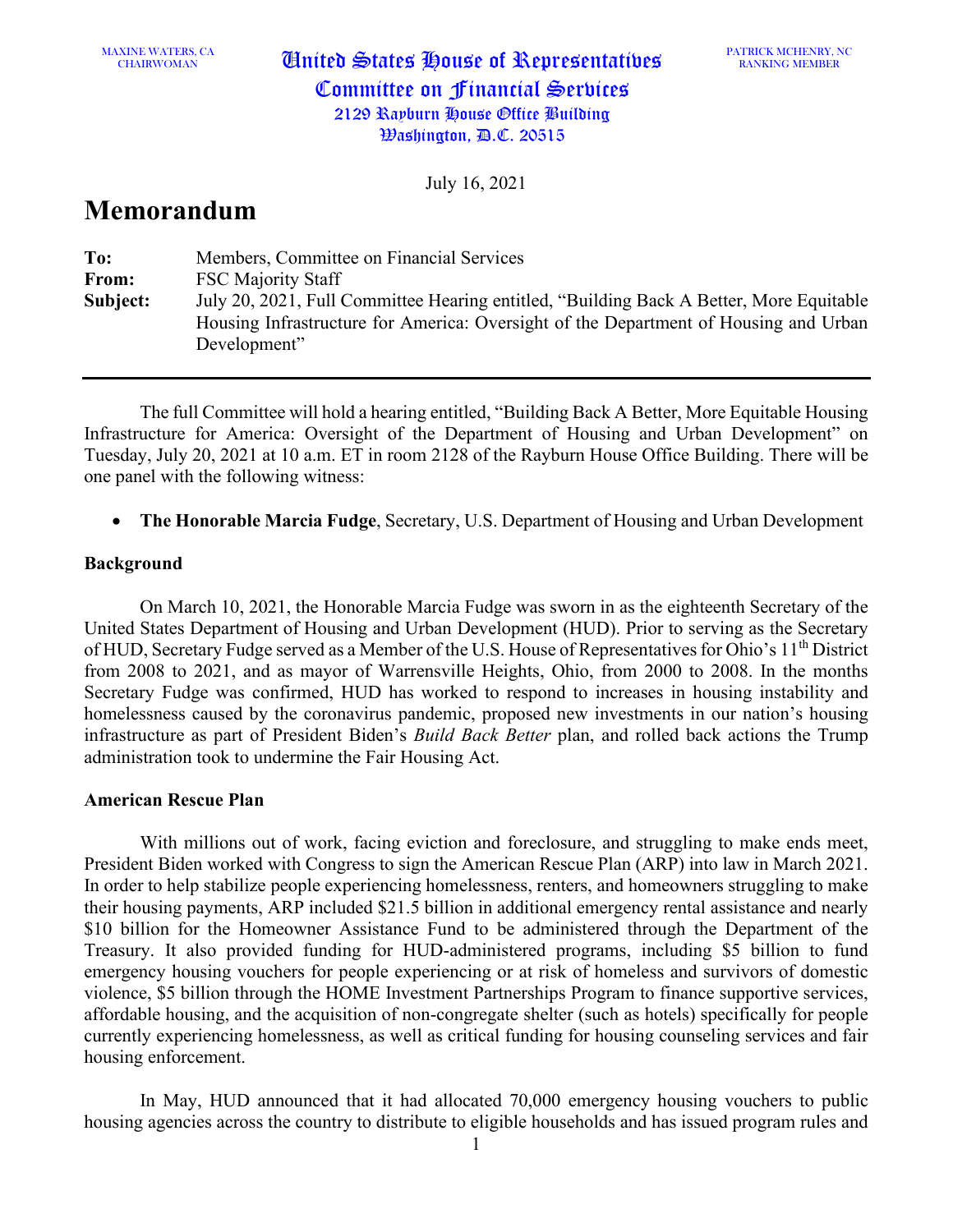guidance.<sup>[1](#page-1-0)</sup> HUD has also allocated ARP HOME funds and is in the process of developing guidance for the program.<sup>[2](#page-1-1)</sup> Additionally, while HUD is not directly administering ARP emergency rental assistance funds (the program is run through the Department of the Treasury), the agency is providing technical assistance and expertise to grantees to help them quickly scale up local emergency rental assistance programs and manage federal funds provided by ARP and the CARES Act.<sup>[3](#page-1-2)</sup>

#### **American Jobs Plan**

The ongoing pandemic and resulting economic instability continue to have devastating effects on many communities, as millions of households struggle to remain stably housed or are forced to live in tents, on streets, and under highways. The U.S. has not experienced a full and equitable recovery as people of color, particularly women of color, continue to experience disproportionately high unemployment rates,<sup>[4](#page-1-3)</sup> households of color and low-income households experience higher shares of housing payment arrearages and mortgage defaults,<sup>[5](#page-1-4)</sup> and communities of color on average show lower vaccination rates.<sup>[6](#page-1-5)</sup> In order to create more jobs and jumpstart the nation's economic recovery, President Biden proposed funding major housing measures in the American Jobs Plan  $(AJP)$ .

Specifically, the AJP calls for \$318 billion in new housing investments, including direct spending and tax credits. The direct spending includes funding for HUD programs including \$40 billion to repair public housing, \$45 billion for the national Housing Trust Fund, \$35 billion for the HOME Investment Partnerships Program, \$3 billion for lead abatement, \$2 billion for Native American housing needs, \$2 billion for supportive housing for low-income seniors.<sup>[8](#page-1-7)</sup> The AJP also proposes \$5 billion to incentivize communities to reform zoning policies, \$10 billion for a new Community Revitalization Fund, and \$2 billion for a new Community Development Block Grant (CDBG) resiliency program. While the AJP's housing investments were excluded from the bipartisan infrastructure agreement reached between the White House and Senate Republicans, President Biden has affirmed that funding for housing would be included in separate reconciliation legislation. [9](#page-1-8) The Chairwoman's Housing is Infrastructure Act of 2021 also includes substantial new investments into the housing programs that would be funded by AJP but also includes significant funding for rental and downpayment assistance to help low income families afford their homes or low-wealth individuals to move into homeownership.

#### **Fiscal Year 2022 Budget Request**

The Fiscal Year (FY) 2022 HUD budget reverses a four-year pattern of budgets which proposed deep cuts to HUD programs. Instead, the budget proposes a \$9 billion or 15% increase in funding compared to the FY 2021 enacted level.<sup>[10](#page-1-9)</sup> Overall, the budget request proposes \$68.7 billion in

<span id="page-1-0"></span><sup>1</sup> HUD, *[HUD Announces \\$5 Billion to House People Experiencing Homelessness](https://www.hud.gov/press/press_releases_media_advisories/HUD_No_21_087)* (May 17, 2021); HUD, *[Emergency Housing Vouchers](https://www.hud.gov/ehv)*

<span id="page-1-2"></span><span id="page-1-1"></span><sup>&</sup>lt;sup>2</sup> HUD, *HOME-ARP Program* [\(](https://www.hudexchange.info/programs/home-arp/)accessed July 12, 2021). <sup>3</sup> U.S. Department of the Treasury, *[Fact Sheet: The Biden-Harris Administration Announces Enhanced Efforts to](https://home.treasury.gov/system/files/136/FACT_SHEET-Emergency-Rental-Assistance-Program_May2021.pdf) [Prevent Evictions and Provide Emergency Assistance to Renters](https://home.treasury.gov/system/files/136/FACT_SHEET-Emergency-Rental-Assistance-Program_May2021.pdf)* (May 7, 2021).

<span id="page-1-3"></span><sup>4</sup> Nate Rattner and Thomas Franck, *[Black and Hispanic women aren't sharing in the job market recovery](https://www.cnbc.com/2021/03/05/black-and-hispanic-women-arent-sharing-in-the-job-market-recovery.html)*, CNBC (March 5, 2021); *See also*  Astrid Galvan, *[Latinas left workforce at highest rate, see slow recovery](https://apnews.com/article/coronavirus-pandemic-technology-race-and-ethnicity-health-lifestyle-e21f94341735cc2c59042edcb09fb345)*, Associated Press (June 16, 2021).

<span id="page-1-4"></span><sup>&</sup>lt;sup>5</sup> Susan F. Cherry et al, *[Government and Private Household Debt Relief During COVID-19](https://www.nber.org/system/files/working_papers/w28357/w28357.pdf)*, National Bureau of Economic Research (Jan. 2021).

<span id="page-1-5"></span><sup>6</sup> Marty Johnson, *[Racial disparities in COVID-19 vaccination rates persist as delta variant gains steam](https://thehill.com/policy/healthcare/562125-racial-disparities-in-covid-19-vaccination-rates-persist-as-delta-variant)*, The Hill (Jul. 8, 2021).

<span id="page-1-6"></span>

<span id="page-1-8"></span><span id="page-1-7"></span><sup>&</sup>lt;sup>8</sup> HUD, <u>American Jobs Plan Housing Factsheet</u> (accessed July 12, 2021).<br><sup>9</sup> Committee on Financial Services, [Chairwoman Waters Secures Commitment from President Biden to Include Housing in Reconciliation](https://financialservices.house.gov/news/documentsingle.aspx?DocumentID=408124) (July 8, 2021).

<span id="page-1-9"></span><sup>10</sup> HUD, *[Fiscal Year 2022 HUD Budget](https://www.hud.gov/budget)* (2021).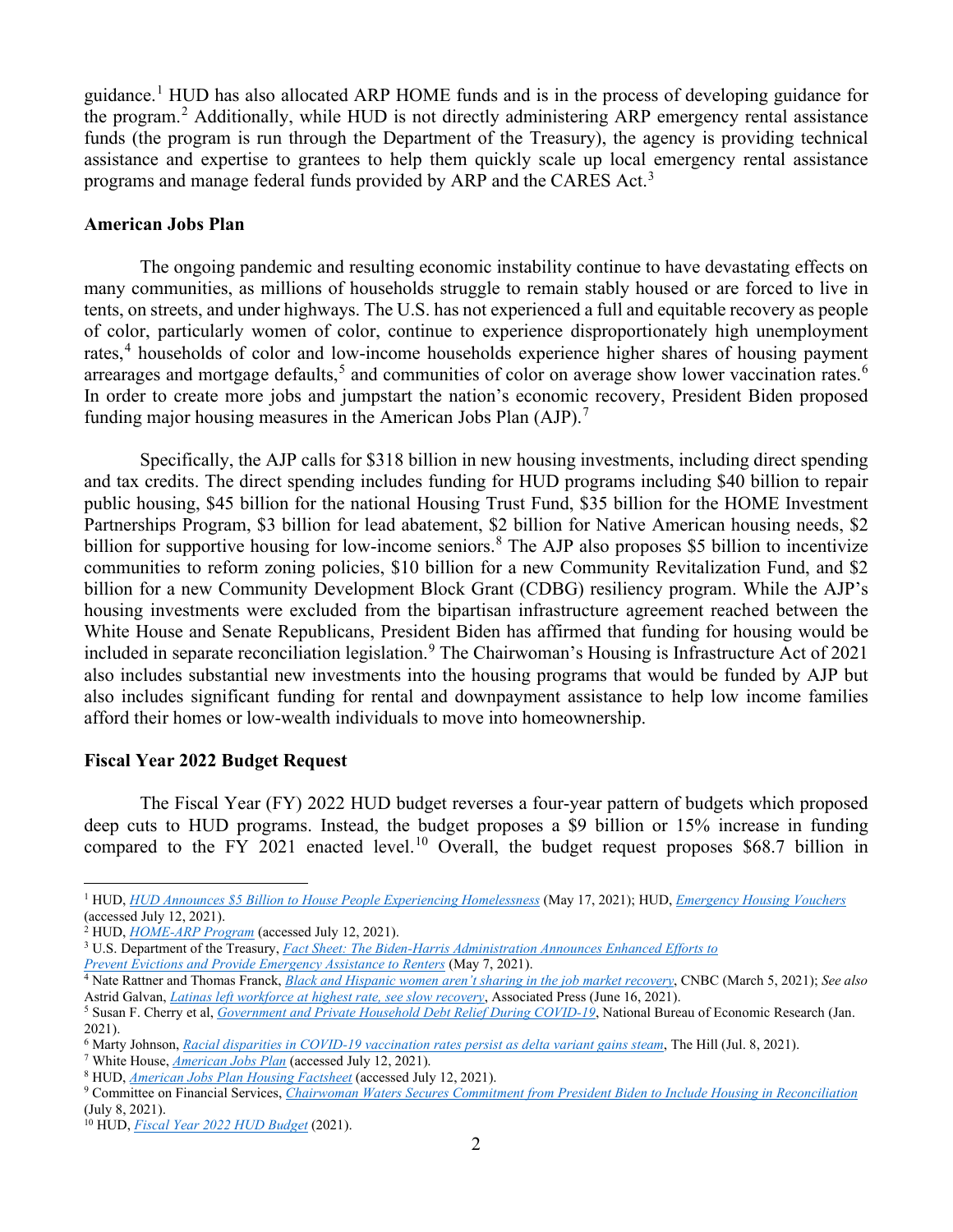discretionary spending for HUD to provide a critical safety net for our nation's poorest families, seniors, veterans, and people with disabilities, expand fair housing and economic opportunities for low- and moderate-income families, and strengthen communities. Specifically, the HUD budget request proposes:

- **Public Housing**: \$3.5 billion for the public housing capital fund, \$435 million over the FY 2021 enacted level, and \$4.9 billion for the public housing operating fund, \$23 million over the FY 2021 enacted level. The budget request includes \$185 million for the Choice Neighborhood Initiative.
- **Housing Choice Vouchers (HCVs)**: \$30.4 billion, an increase of \$5.4 billion over the FY 2021 enacted level, to maintain current services and provide HCVs to an additional 200,000 families.
- **Project-Based Rental Assistance**: \$14 billion for Project-Based Section 8 Rental Assistance, an increase of \$595 million over the 2021 enacted level.
- **Supportive housing for the elderly (Section 202)**: \$928 million, \$73 million over the FY 2021 enacted level, including \$100 million to support the development of 1,1000 new homes for lowincome older adults.
- **Supportive housing for people with disabilities (Section 811)**: \$272 million to support Section 811 properties, with \$80 million set aside to construct 900 new units of permanently affordable, accessible housing for people with disabilities.
- **Housing Opportunities for People Living with AIDS Program (HOPWA):** \$450 million for the HOPWA program, a \$30 million increase over the FY 2021 enacted level.
- **Homeless Assistance Grants**: \$3.5 billion for Homeless Assistance Grants, an increase of \$500 million over the 2021 enacted level. This will support more than 100,000 additional households, including survivors of domestic violence and youth experiencing homelessness.
- **Modernization and Improvement of Energy Efficiency, Resilience, and Safety in HUD-Assisted Housing**: \$800 million in new investments across HUD programs to rehabilitate and modernize housing to be more energy efficient and resilient.
- **Native American Programs**: \$1 billion for Native American programs, \$175 million more than the FY 2021 enacted level.
- **Community Development Block Grant Program (CDBG)**: \$3.8 billion for CBDG, an increase of \$295 million over FY 2021 enacted levels.
- **HOME Investments Partnerships Program**: \$1.85 billion for the HOME Investment Partnerships Program, an increase of \$500 million over the FY21 enacted level. This would include a \$100 million set-aside for a new downpayment initiative to States and insular areas.
- **Housing Counseling**: \$85.9 million for HUD's housing counseling program, which would include \$20 million for legal services to help renters avoid evictions.
- **Self-Sufficiency Programs**: \$120 million for the Family Self-Sufficiency Program (\$15 million over the FY 2021 enacted level) and \$20 million for the Jobs-Plus Program (\$5 million over the FY 2021 enacted level).
- **Homeownership for Minority, First-Time, and First-Generation Homebuyers:** \$180 million for the Federal Housing Administration's Mutual Mortgage Insurance Program to support access to homeownership for underserved borrowers.
- **Fair Housing Enforcement**: \$85 million in grants to support State and local fair housing enforcement organizations and to further education, outreach, and training on fair housing laws.
- **Lead Hazard and Healthy Homes Grants**: \$400 million, an increase of \$40 million over FY 2021 enacted levels, to reduce lead-based paint and other health hazards in the homes of lowincome families with children.
- **Self-Help Homeownership Opportunity Program (SHOP)**: \$10 million for non-profits to develop homeownership opportunities for low-income families through sweat equity.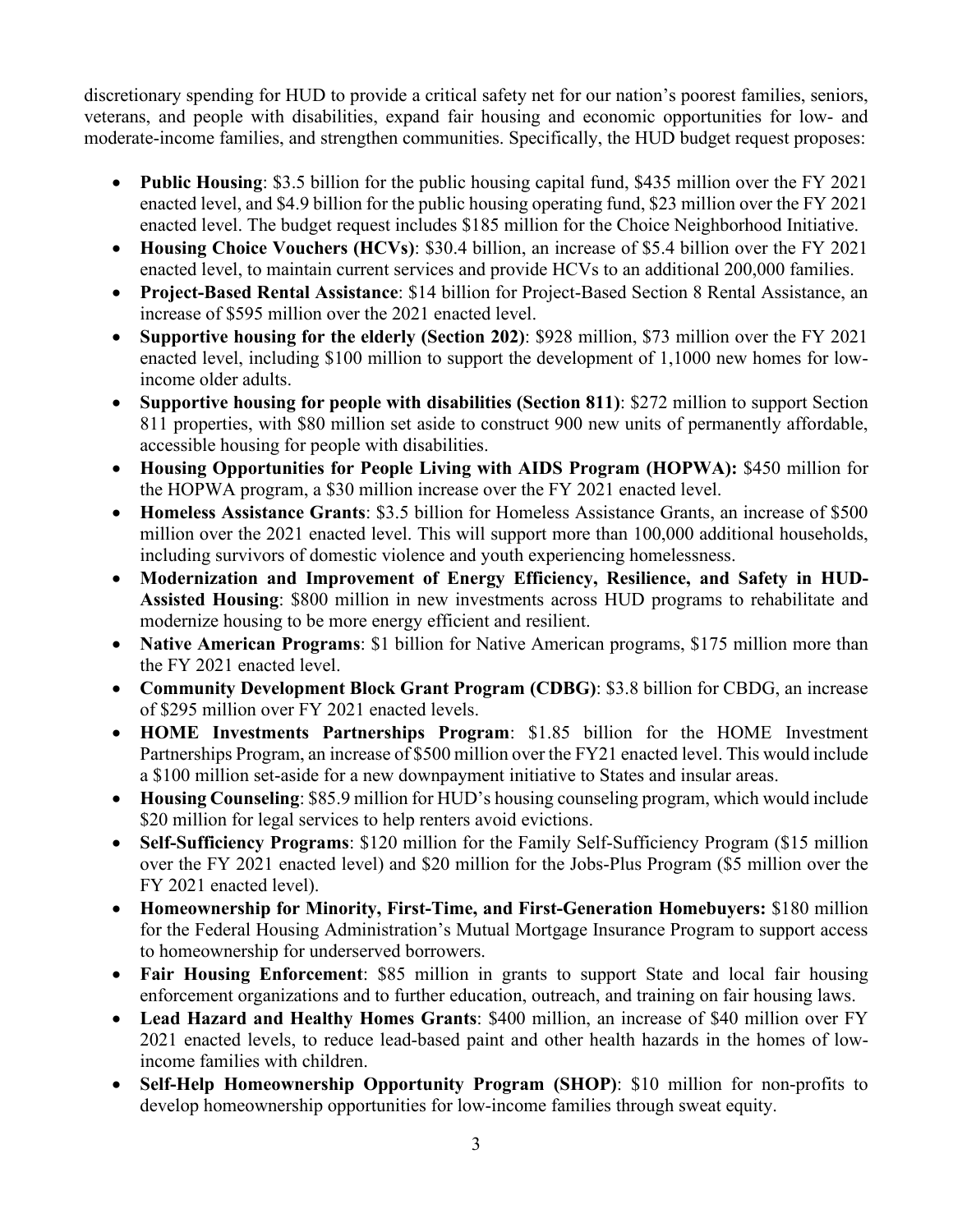- **Section 4 Program:** \$41 million, a \$5 million increase from FY 2021, to develop the capacity and ability of organizations to undertake community development and affordable housing projects.
- **Manufactured Housing:** level-funding at \$14 million for the development and enforcement of appropriate standards for the construction, design, installation, and performance of manufactured homes.

#### **Executive Actions on Fair Housing**

During his first week in office, President Biden issued an executive order on racial equity and a memorandum on fair housing, reasserting a federal commitment to fair housing at the highest levels of government.<sup>[11](#page-3-0)</sup> The President's January  $20<sup>th</sup>$  executive order calls on each federal agency to "assess whether, and to what extent, its programs and policies perpetuate systemic barriers to opportunities and benefits for people of color and other underserved groups…[to] better equip agencies to develop policies and programs that deliver resources and benefits equitably to all."<sup>[12](#page-3-1)</sup> It also requires that each agency, alongside the Office of Management and Budget, create a plan to address barriers to equity identified in such assessments by January 2022. As the primary federal agency charged with enforcement of the Fair Housing Act (FHAct), <sup>[13](#page-3-2)</sup> the President's January 26<sup>th</sup> memorandum on fair housing explicitly calls on HUD Secretary Fudge to "redress our nation's and our federal government's history of discriminatory housing practices and policies," including by taking actions that "undo historic patterns of segregation and other types of discrimination and that afford access to long-denied opportunities," consistent with the FHAct.

Passed in 1968 and amended in both 1974 and 1988, the FHAct has two main purposes: 1) to end and prohibit discrimination in the sale, rental, financing, advertising, and insurance of housing on the basis of race, color, sex, national origin, religion, disability, and familial status; and 2) to undo systemic barriers to housing opportunity through a mandate to "affirmatively further fair housing". Implementing two central tenets of the FHAct are HUD regulations known as the Affirmatively Furthering Fair Housing (AFFH) and Disparate Impact rules.

*Affirmatively Furthering Fair Housing.* While the AFFH mandate of the FHAct is intended to require recipients of federal housing grants to proactively address structural barriers and affirmatively expand access to opportunity for people of protected classes, the statute went largely ignored and unenforced over the past half-century until the Obama administration released its final AFFH rule in July of 2015.<sup>[14](#page-3-3)</sup> However, in August 2020, the Trump administration implemented a new final AFFH rule that significantly weakened enforcement of the AFFH mandate by redefining AFFH, and eliminating the stronger Assessment of Fair Housing (AFH), reverting back to the old Analysis of Impediments (AI) fair housing planning requirement that GAO found to be ineffective.<sup>[15](#page-3-4)</sup> In June 2021, the Biden administration

<span id="page-3-0"></span><sup>11</sup> White House, *[Executive Order On Advancing Racial Equity and Support for Underserved Communities Through the Federal](https://www.whitehouse.gov/briefing-room/presidential-actions/2021/01/20/executive-order-advancing-racial-equity-and-support-for-underserved-communities-through-the-federal-government/)  [Government](https://www.whitehouse.gov/briefing-room/presidential-actions/2021/01/20/executive-order-advancing-racial-equity-and-support-for-underserved-communities-through-the-federal-government/)* (Jan. 20, 2021); *See also* White House, *[Memorandum on Redressing Our Nation's and the Federal Government's History of](https://www.whitehouse.gov/briefing-room/presidential-actions/2021/01/26/memorandum-on-redressing-our-nations-and-the-federal-governments-history-of-discriminatory-housing-practices-and-policies/)  [Discriminatory Housing Practices and Policies](https://www.whitehouse.gov/briefing-room/presidential-actions/2021/01/26/memorandum-on-redressing-our-nations-and-the-federal-governments-history-of-discriminatory-housing-practices-and-policies/)* (Jan. 26, 2021).

<span id="page-3-2"></span><span id="page-3-1"></span> $\overline{^{12}Id}$ .

<sup>&</sup>lt;sup>13</sup> HUD's Office of Fair Housing and Equal Opportunity receives and investigates fair housing complaints. HUD occasionally refers complaints to the Department of Justice (DOJ), typically when HUD determines that there is a more systemic issue involved in the case. The DOJ can also choose to litigate fair housing cases without a referral from HUD. In addition to investigating complaints that are submitted to HUD, the Secretary of HUD has the power to proactively conduct investigations and file subsequent Secretary-Initiated Complaints. These complaints involve potential fair housing violations that are national in scope and affect the broad public, or where HUD is unaware of a specific complainant or injured party.

<span id="page-3-3"></span><sup>14</sup> [80 FR 42271](https://www.federalregister.gov/documents/2015/07/16/2015-17032/affirmatively-furthering-fair-housing)

<span id="page-3-4"></span><sup>15</sup> [85 FR 47899;](https://www.federalregister.gov/documents/2020/08/07/2020-16320/preserving-community-and-neighborhood-choice) *See also* GAO, *[HUD Needs to Enhance Its Requirements and Oversight of Jurisdictions' Fair Housing Plans](https://www.gao.gov/assets/gao-10-905.pdf)* (Sep. 2010).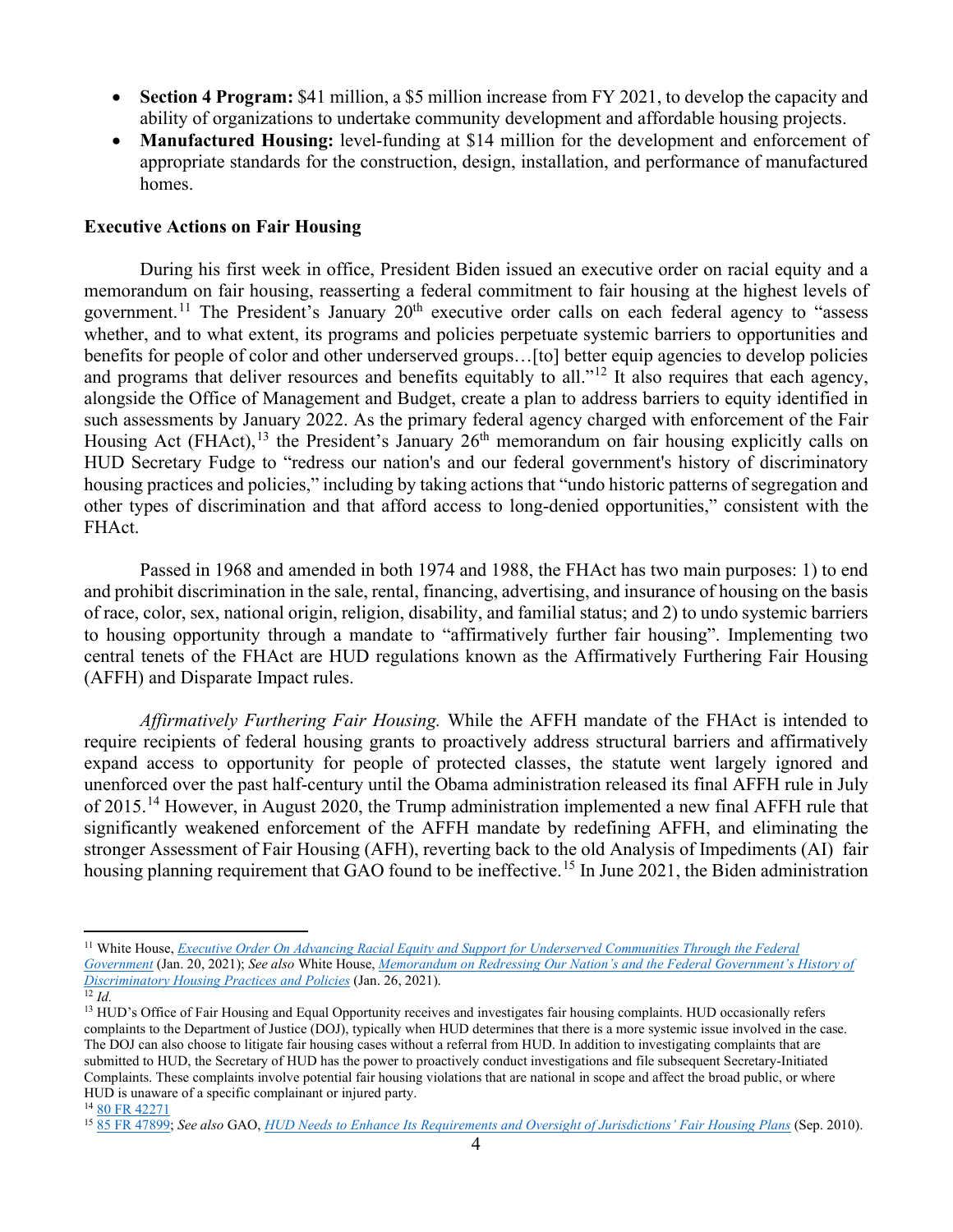issued an interim final rule that restored the 2015 rule's definition of AFFH and has announced a forthcoming final rulemaking that is expected to more fully reinstate the Obama era rule.<sup>[16](#page-4-0)</sup>

*Disparate Impact.* The disparate impact standard under the FHAct allows victims of housing discrimination to seek justice in the courts by putting a stop to policies and practices that appear neutral on their face, but that have the impact of discriminating against protected classes of people. Disparate impact claims have been critical to holding industry and private actors accountable for systemic forms of housing discrimination. In 2013, HUD issued a final rule under the Obama administration that would determine whether a practice has an unjustified discriminatory effect under the FHAct.<sup>[17](#page-4-1)</sup> The Supreme Court's 2015 *Inclusive Communities Project v. Texas Department of Housing and Community Affairs* decision confirmed that the disparate impact standard applies under the FHAct.<sup>[18](#page-4-2)</sup> However, in September 2020, the Trump administration published a new final Disparate Impact Rule that would have significantly shifted the burden of proof from the perpetrators of discrimination to the plaintiffs, making it more difficult for victims of housing discrimination to prevail in court under the disparate impact standard.<sup>[19](#page-4-3)</sup> On June 25, 2021, the Biden Administration published a notice of proposed rulemaking to fully reinstate the 2013 Disparate Impact Rule, which "remains in effect due to the [U.S. District Court for the District of Massachusetts'] preliminary injunction."<sup>[20](#page-4-4)</sup>

*Equal Access Rule.* Under President Obama, HUD instituted the Equal Access Rule in 2016 to strengthen provisions of the FHAct and ensure individuals had equal access to services, benefits, and shelter provided through HUD programs, regardless of their gender identity or sexual orientation.<sup>[21](#page-4-5)</sup> In May 2019, the Trump administration undermined that rule by releasing a notice of proposed rulemaking, threatening existing requirements that owners and operators of HUD-funded homeless shelters inform individuals of their rights under the Equal Access Rule.<sup>[22](#page-4-6)</sup> In April 2021, the Biden administration rescinded the Trump administration's proposed rulemaking and issued technical assistance resources to help grantees adequately comply with the requirements of the Equal Access Rule.<sup>[23](#page-4-7)</sup>

<span id="page-4-0"></span><sup>16</sup> HUD, *HUD [Restores Affirmatively Furthering Fair Housing Requirement](https://www.hud.gov/press/press_releases_media_advisories/HUD_No_21_098)* (June 10, 2021); *See also* [86 FR 34943.](https://www.federalregister.gov/documents/2021/07/01/2021-14011/restoring-affirmatively-furthering-fair-housing-definitions-and-certifications)

<span id="page-4-1"></span><sup>&</sup>lt;sup>17</sup> [78 FR 11459](https://www.federalregister.gov/documents/2013/02/15/2013-03375/implementation-of-the-fair-housing-acts-discriminatory-effects-standard)

<span id="page-4-2"></span><sup>18</sup> U.S. Supreme Court, *[Texas Department of Housing and Community Affairs et al. V. Inclusive Communities Project, Inc., et al](https://www.supremecourt.gov/opinions/14pdf/13-1371_8m58.pdf)* (June 2015).

<span id="page-4-3"></span><sup>19</sup> [85 FR 60288.](https://www.federalregister.gov/documents/2020/09/24/2020-19887/huds-implementation-of-the-fair-housing-acts-disparate-impact-standard)

<span id="page-4-4"></span><sup>20</sup> Federal Register, [RIN 2529–AB02](https://www.govinfo.gov/content/pkg/FR-2021-06-25/pdf/2021-13240.pdf) (Jun. 25, 2021).

<span id="page-4-5"></span><sup>21</sup> [81 FR 64763](https://www.federalregister.gov/documents/2016/09/21/2016-22589/equal-access-in-accordance-with-an-individuals-gender-identity-in-community-planning-and-development)

<span id="page-4-6"></span><sup>22</sup> HUD, *[HUD Updates Equal Access Rule, Returns Decision Making to Local Shelter Providers](https://www.hud.gov/press/press_releases_media_advisories/HUD_No_20_099)* (Jul. 1, 2020); *See also* [86 FR 22125.](https://www.federalregister.gov/documents/2021/04/27/2021-08513/making-admission-or-placement-determinations-based-on-sex-in-facilities-under-community-planning-and)

<span id="page-4-7"></span><sup>23</sup> HUD, *[HUD Withdraws Proposed Rule, Reaffirms Its Commitment to Equal Access to Housing, Shelters, and Other Services Regardless](https://www.hud.gov/press/press_releases_media_advisories/HUD_No_21_069)  [of Gender Identity](https://www.hud.gov/press/press_releases_media_advisories/HUD_No_21_069)* (Apr. 22, 2021).